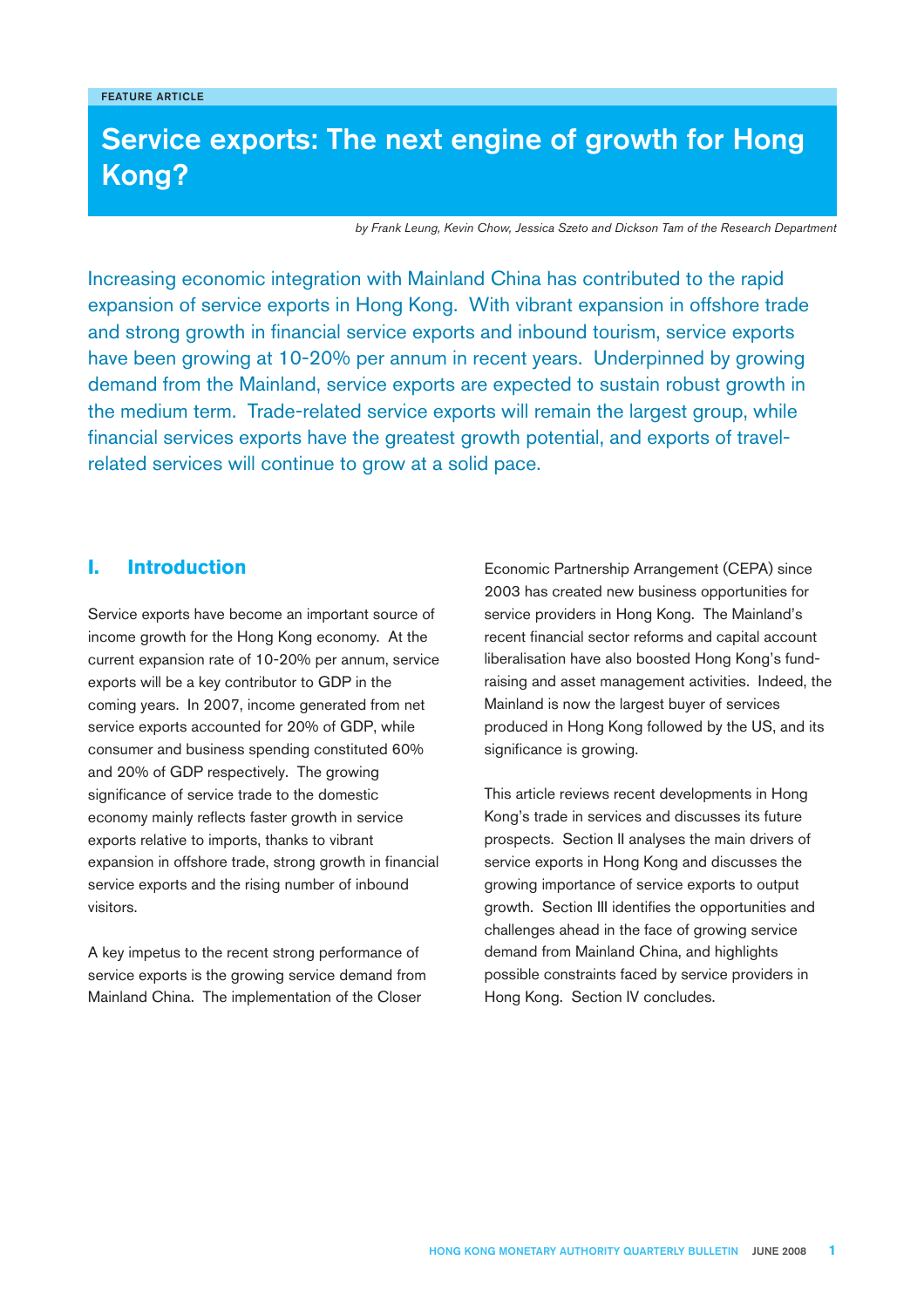### **II. Service exports as a key driver of economic growth**

The surplus in services trade has been growing strongly in recent years, and in 2007 accounted for 20% of GDP, up from 6-7% in the late 1990s. This compares with persistent merchandise trade deficits of 5-10% of GDP (Chart 1). The steady expansion in the service trade surplus has been driven by strong growth in services exports relative to imports (Chart 2). The global trend of services increasingly taking on

CHART 1

Net exports of goods and services in Hong Kong



CHART<sub>2</sub>



Service exports and imports in Hong Kong

tradable characteristics and becoming more specialised can be seen from the rise in off-shore servicing and growing business flows between the parent company and its affiliates overseas. Hong Kong has positioned itself well to capitalise on this trend, given its proximity to Mainland China, and its competitive advantage in trade and financial services.

A breakdown of the figures shows that offshore trade is the major source of earnings in service exports, contributing to more than half of the surplus from trade in services, followed by transport and financial services. The balance of trade in travel services turned negative from the 1990s, but the deficit has been narrowing recently due to the strong growth in Mainland visitors (Chart 3). The rise of Mainland China as the largest exporting country in the world will continue to boost Hong Kong's offshore trade of Mainland origin.<sup>1</sup> At the same time, a more salient feature has been the fast-growing exports of financial services, in part reflecting increasing financial





According to the IMF Direction of Trade Statistics, Mainland China overtook Germany as the world's largest exporting country in US dollar terms in late 2007.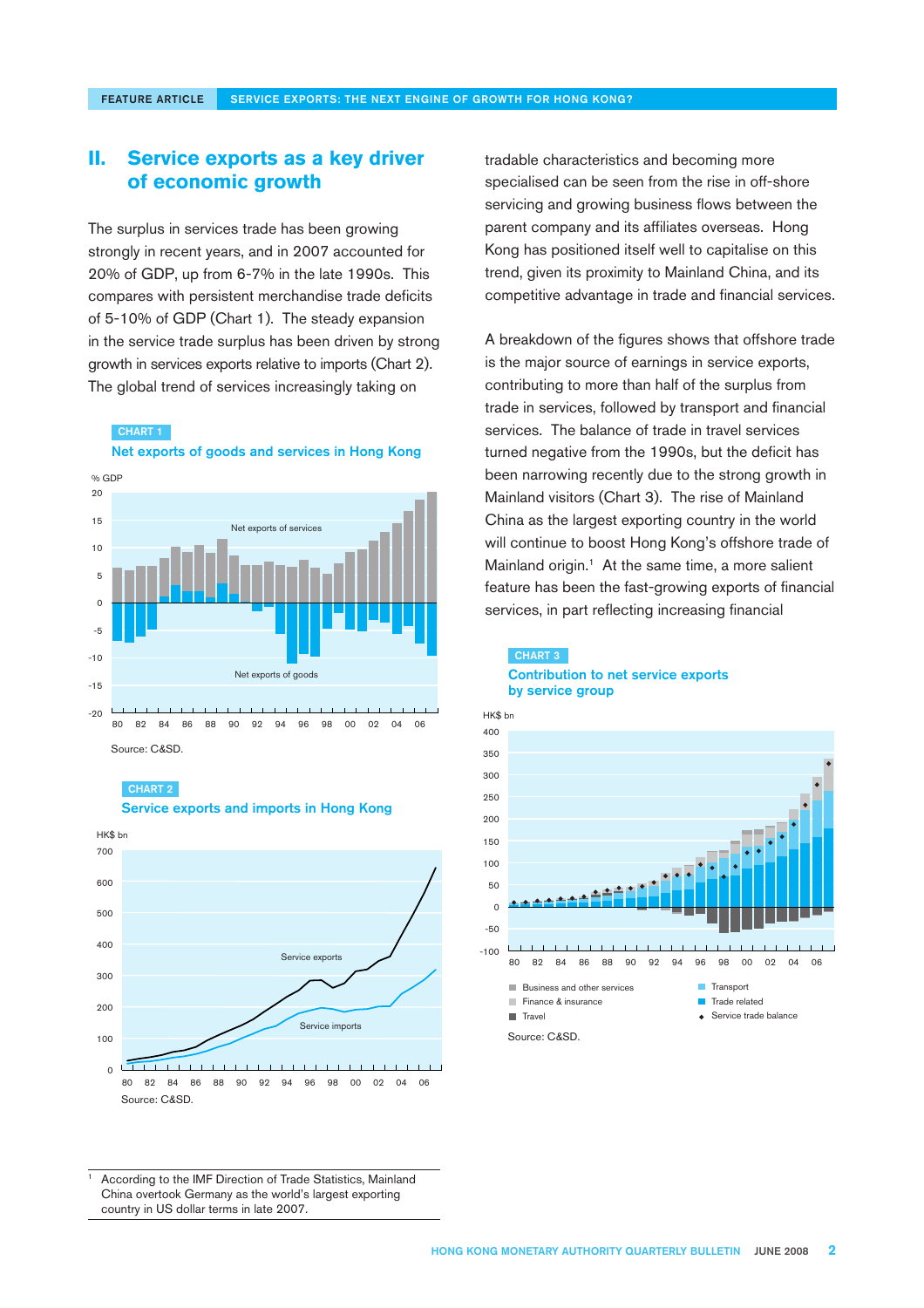integration between Hong Kong and the Mainland (Chart 4).



For a small, open and service-oriented economy like Hong Kong, service demand from non-residents has become an important factor driving GDP growth. Over the past two decades, the sizable re-export and offshore trade of Mainland origin merchandise increased the value-added of the import/export sector from less than one-tenth of GDP in the early 1980s to more than one-fifth of GDP in the 2000s, to become the largest service sector in Hong Kong. Recently, financial sector liberalisation on the Mainland has boosted the external demand for financial services in Hong Kong, particularly those related to IPO and fund management services, raising the ratio of financial sector output to GDP from 9% in 1996 to 14% in 2006. The implementation of the Individual Visit Scheme (IVS) by the Chinese authorities was another strong boost to Hong Kong's tourism industry, raising its contribution to GDP from 2.3% in 2000 to 3.2% in 2006.

As trade in services is also the largest contributor to the current account surplus, the factors driving the growth of service exports are not only important for understanding GDP growth, but also have important implications for Hong Kong's external payment position. In the following sections, we take a closer look at the underlying driving forces of offshore trade, financial services exports and inbound tourism in recent years.

### *Offshore trade*

CHART 5

Trade-related service exports refer to the provision of services to non-residents to facilitate merchandise trade that, for the most part, does not actually pass through Hong Kong. In 2007, they accounted for nearly one-third of Hong Kong's total service exports, making it the largest component of service exports. In recent years, Hong Kong's traditional strength in handling re-exports has been coupled with the rise in exports of trade-related services, illustrating the evolving nature of trade in the economy. Our estimates suggest that roughly one-half of the valueadded of the import-export industry can be attributed to net exports of trade-related services in 2006, up from just over 20% in the early 1990s. This indicates the rising importance of earnings from the provision of trade-related services (Chart 5).



Sources: C&SD and staff estimates.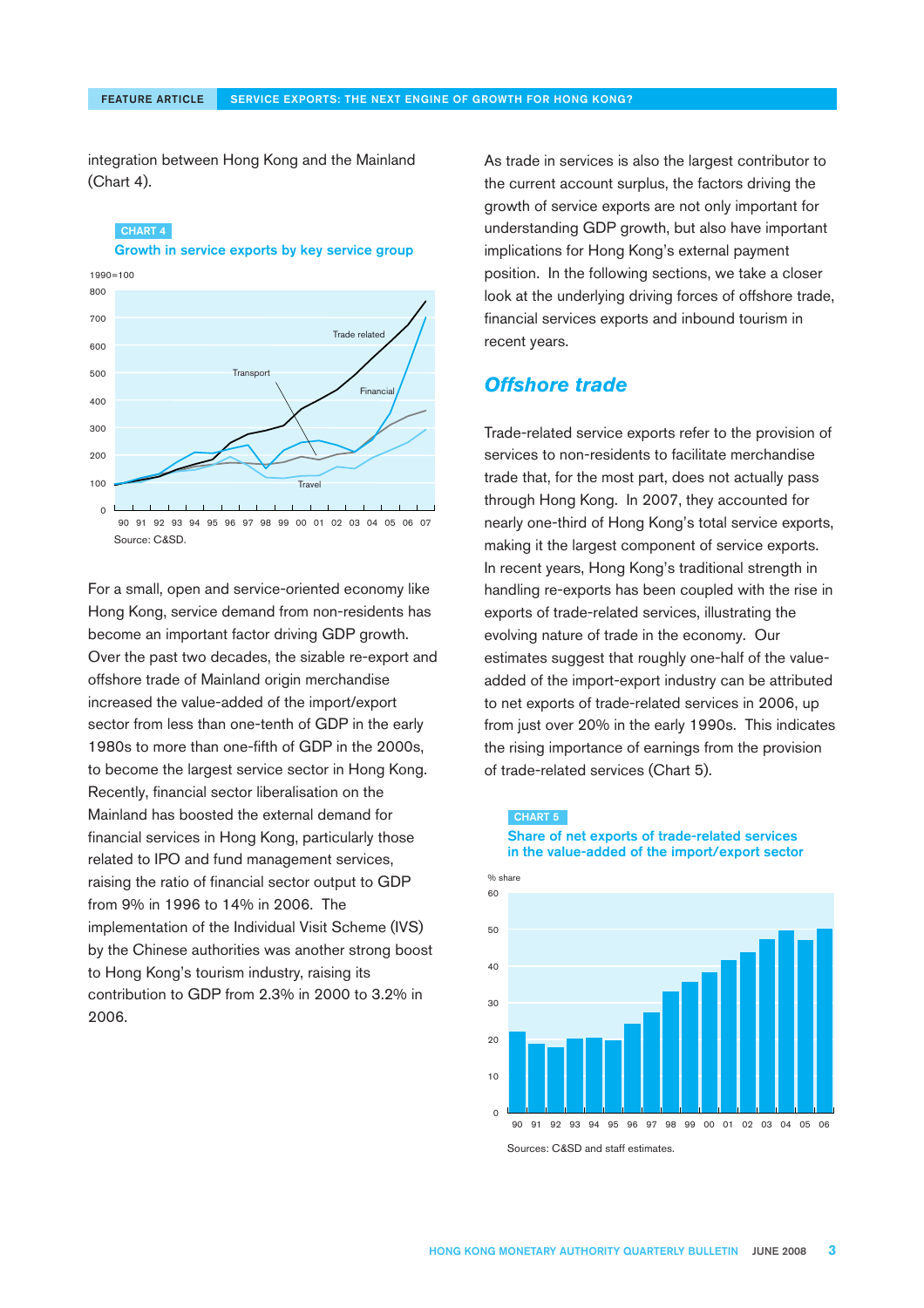CHART 6

 $0<sub>k</sub>$ 

Over 90% of the trade-related service earnings is derived from merchanting and merchandising for offshore transactions, which together are also known as offshore trade.<sup>2</sup> Merchanting refers to the trading of goods that are purchased from and sold to parties outside Hong Kong without the goods ever entering and leaving Hong Kong, while the one engaged in merchanting takes ownership of the goods involved. Merchandising for offshore transactions, on the other hand, refers to the case where the agent does not take ownership of the goods involved. Merchanting has been a major contributor to trade-related service exports in recent years, given that it makes up over 80% of Hong Kong's offshore trade, and posts a higher growth rate. Merchandising, however, makes a smaller contribution to the growth of trade-related service exports (Chart 6).





One of the reasons for the rapid growth in merchanting trade has been the increasingly complex global supply chain, which led to importers' demands for a broader range of services and more risk-sharing with their suppliers. For the importer, the outsourcing of such operations as sourcing, production and logistics helps to reduce the risks involved in working with different suppliers and coordinating from overseas. Some tasks are also less costly for the merchanting service provider than for the importer, such as ensuring compliance with relevant environmental and labour standards, where local knowledge and expertise are needed. In addition, with Hong Kong's robust legal system, importers may feel more confident entering into contractual arrangements with Hong Kong service providers rather than with the manufacturers directly.

For the service provider of merchanting trade, taking ownership of the goods means that they are typically more involved in the production process than are service providers of merchandising trade. For instance, merchanting service providers often help source and provide credit for raw materials and parts, and are sometimes affiliated with the production units to ensure smooth operation. Commensurate with the provision of more value-added services and the higher risk-taking, the trade margin in merchanting services is higher than the commission rate in merchandising (see Chart 6). In any case, both the trade margin and the commission rate have been stable in the past few years, suggesting that service providers have been able to keep their margin steady in the face of keen global competition.3

Other than merchanting and merchandising for offshore transactions, trade-related services also include merchandising for onshore trade as well as other services such as the arrangement of sub-contract processing services. But, as these make up a small share of total trade-related services exports, they are not discussed in depth in this paper.

Merchanting and merchandising service providers may have broadened the range of products and services they provide, diversified their sourcing markets and destination countries, and in the process kept their trade margin stable.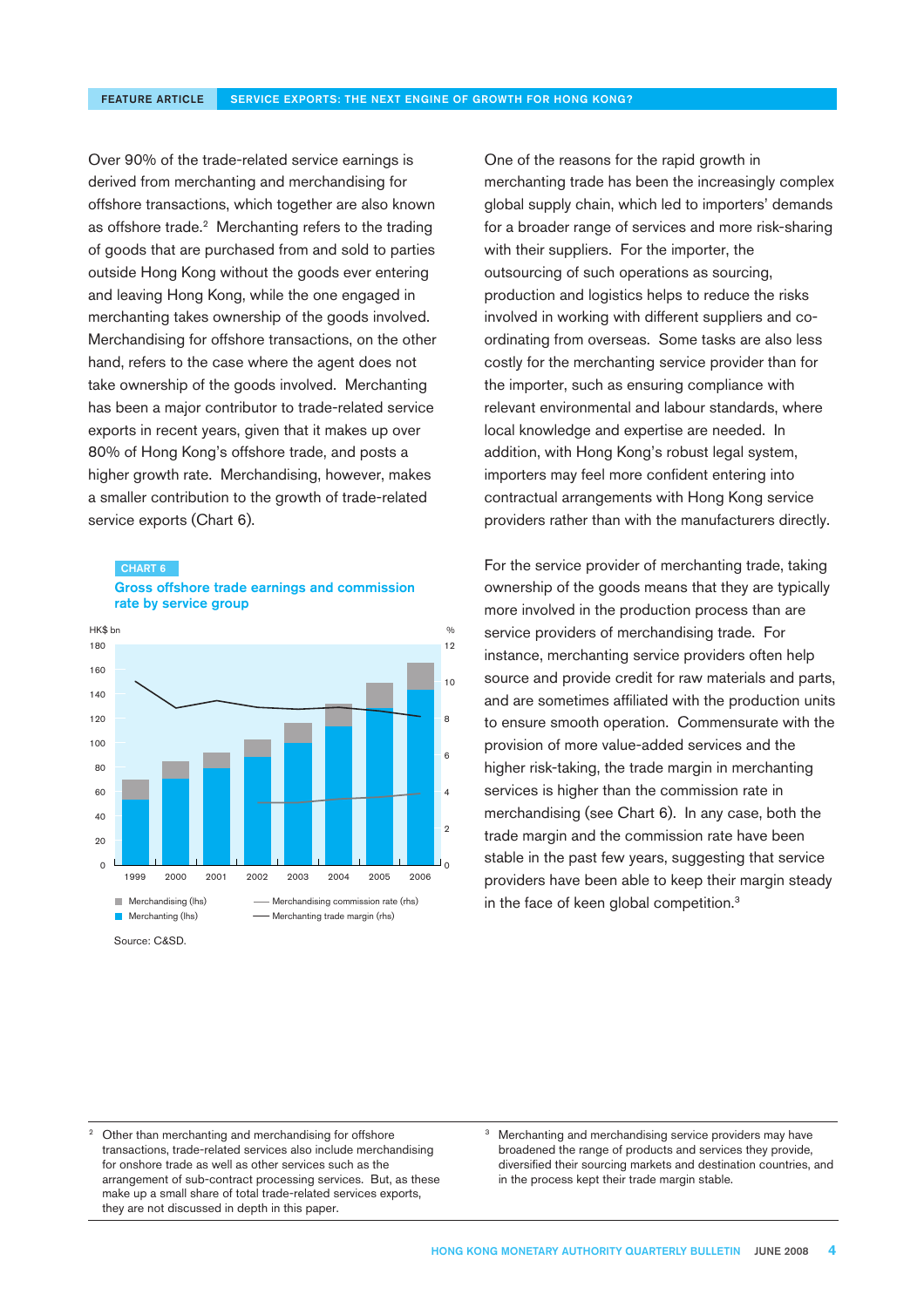Offshore trade by supplier country shows that the Mainland is a key factor behind the rapid rise of Hong Kong's offshore trade. Earnings from providing offshore trade services to goods of Mainland origin make up 70% of total offshore trade earnings, due to both the larger volume of goods traded and the higher trade margin (Chart 7). This is not surprising given the robust trade performance of Mainland China in recent years, the role it plays in the global supply chain, and Hong Kong's long-standing role as an entrepôt for Chinese exports. While the Mainland may have developed the requisite port facilities and the necessary logistics expertise to handle direct shipments, important gaps in the supply chain still exist that Hong Kong service providers can fill, including finding overseas buyers and meeting their quality standards, as well as sourcing raw materials and parts and co-ordinating work with other suppliers. Knowledge and experience of the Chinese market is likely to have allowed Hong Kong service providers to add more value and thus command a higher margin in China-originated offshore trade than in trade of other origins (Chart 8).

#### CHART 7

Gross margin/commission earnings from offshore trade by origin of supplier



#### CHART 8





### *Exports of financial services*

Financial service exports have registered remarkable growth in recent years, more than tripling their value between 2003 and 2007. This is equivalent to a compound annual growth rate of 35%, faster than the 32% growth in imports of financial services (Chart 9). As a result, financial service exports, which are the sales of financial services to nonresidents, have become an important source of



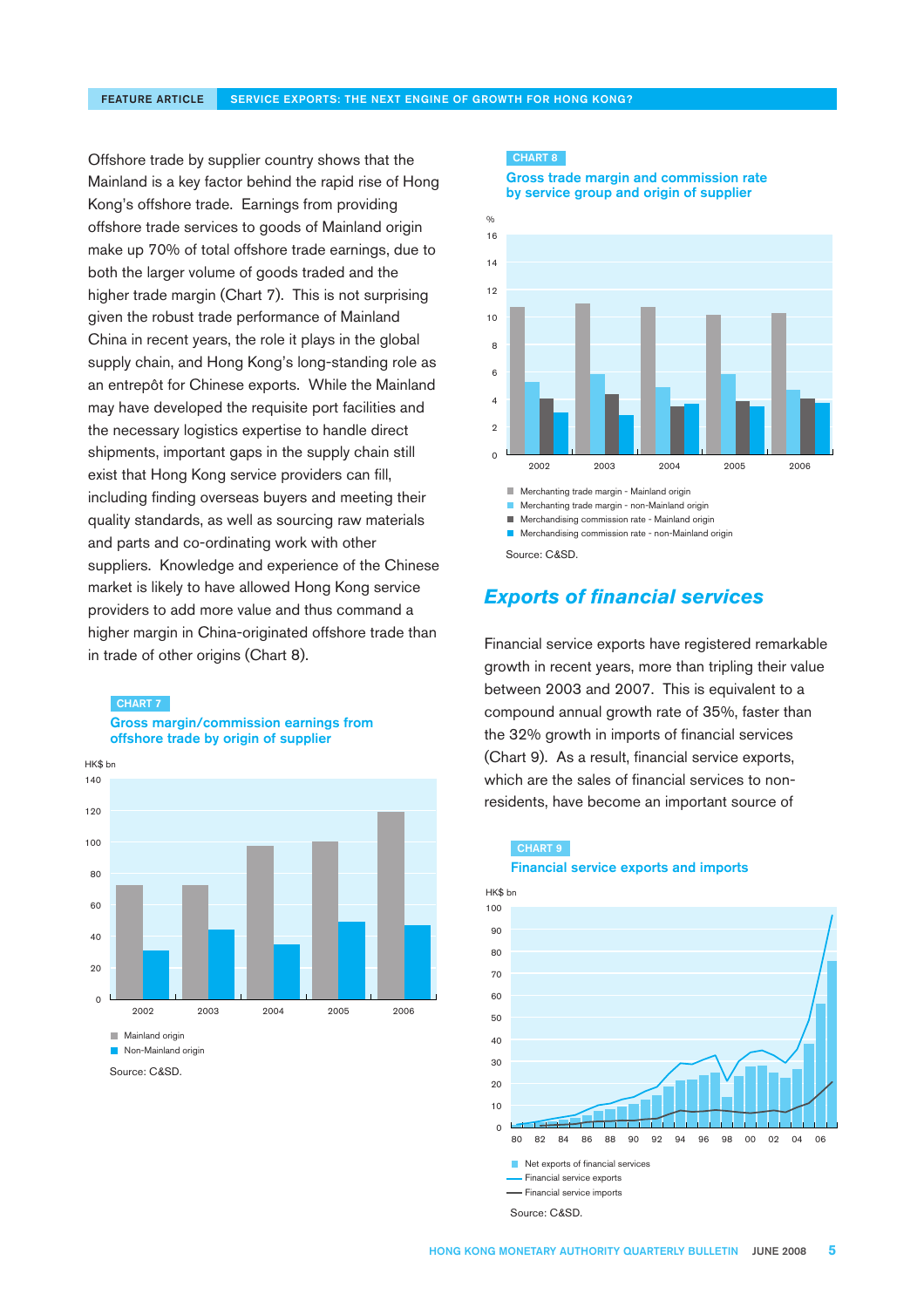income growth to the financial industry in Hong Kong. During 2003-2006, net financial service exports as a share of financial sector output rose from 17% to 27%. About 40% of output growth in the financial sector could be attributed to external demand (Chart 10).



#### Contribution of financial service exports to financial sector output



Reflecting Hong Kong's status as an international financial centre, a significant portion of financial services produced in Hong Kong is consumed by non-residents. Over the past two decades, growth in net financial service exports has closely tracked growth in financial sector output (Chart 11). However, growth in net financial service exports has become more volatile, in part reflecting the swing in financial market activities following the Asian financial crisis in 1997-1998 and the bursting of the global IT bubble in 2000. Recently, increased IPO and fundraising activities of Mainland enterprises in Hong Kong have boosted the business receipts of the nonbank financial sector, mainly driven by increased activities in domestic securities markets and the asset management industry (Chart 12).



#### CHART 12

#### Business receipts of banking and non-bank financial services

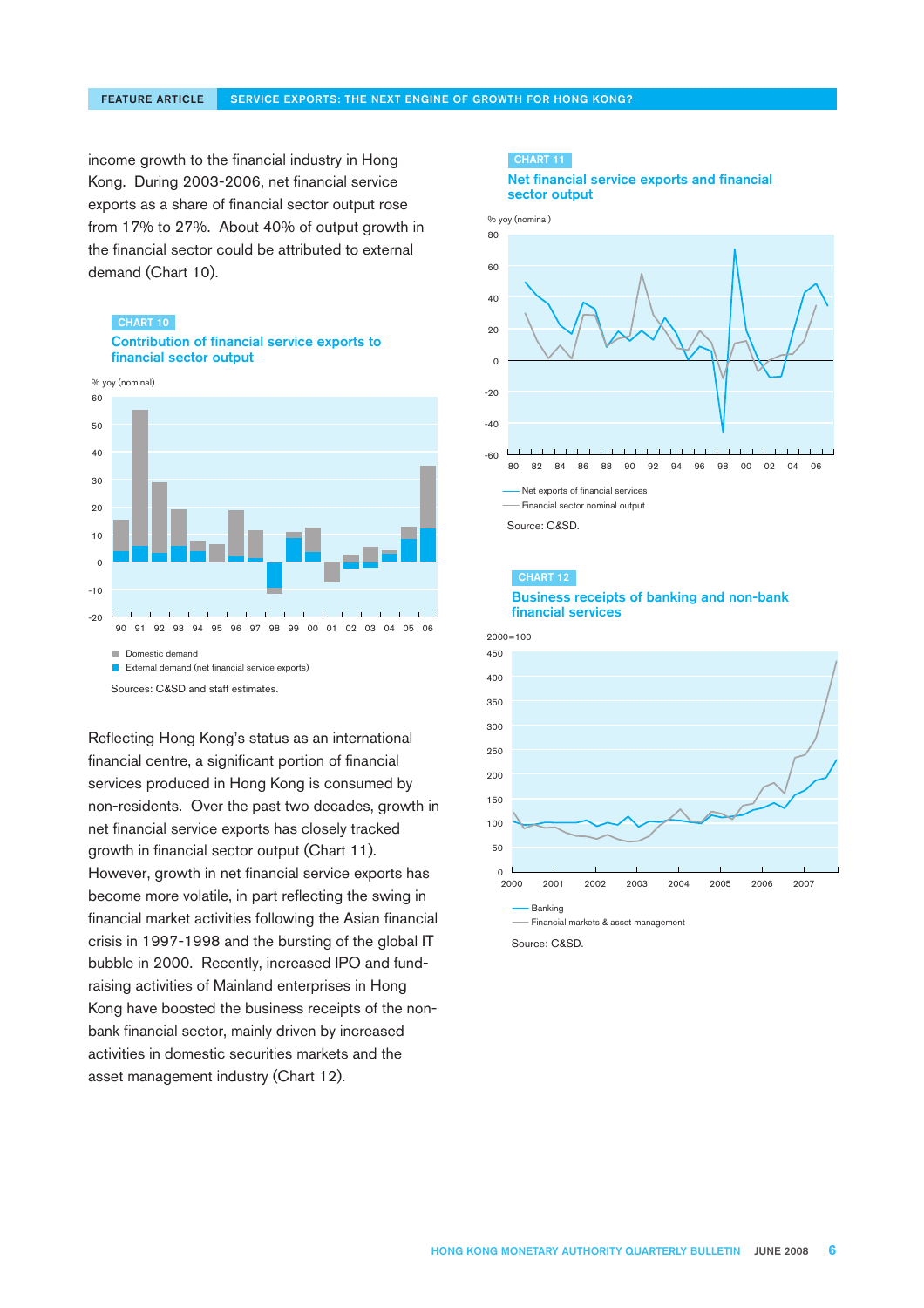Like other international financial centres such as New York and London, Hong Kong has successfully attracted companies and private capital from around the world, particularly within the Asian region, to use its financial services and infrastructure. External demand has played an important role in boosting financial sector activities, especially in areas like asset management and securities transactions. In general, financial services could be broadly grouped into four categories – asset management, securities transactions, financial intermediation and other financial services.4 Based on official statistics and market sources, a crude estimate shows that asset management and securities transactions have been the two most important drivers of growth in financial service exports in recent years (Chart 13). Their combined share in financial service exports increased from 30% in 2001 to nearly 60% in 2006 (Chart 14).



CHART 13

#### CHART 14





The growing significance of asset management and securities transaction services in Hong Kong's financial service exports reflects the shift from traditional banking business to areas with higher value-added, which is a natural outcome as the domestic financial industry moves up the value chain. Indeed, it is a global trend for financial institutions to strengthen their capacity in customised financial services like IPOs, structured finance and private wealth management, as keener competition has suppressed the interest margin for conventional banking business such as trade finance and customer lending.

Despite growing fund-raising activities by Mainland enterprises in Hong Kong, the US remains the largest destination of Hong Kong's financial service exports, followed by the UK and Singapore. Grouping by region, Western Europe and North America contributed more than two-thirds to total export earnings of financial services in 2006, while Asia

We follow the classification of financial services used by the US Bureau of Economic Analysis. Asset management includes fund management and investment advisory (e.g. merger and acquisitions) services. Securities transactions include brokerage, underwriting and private placement services. Financial intermediation includes interbank and customer credit services. Other financial services include securities lending and clearing services.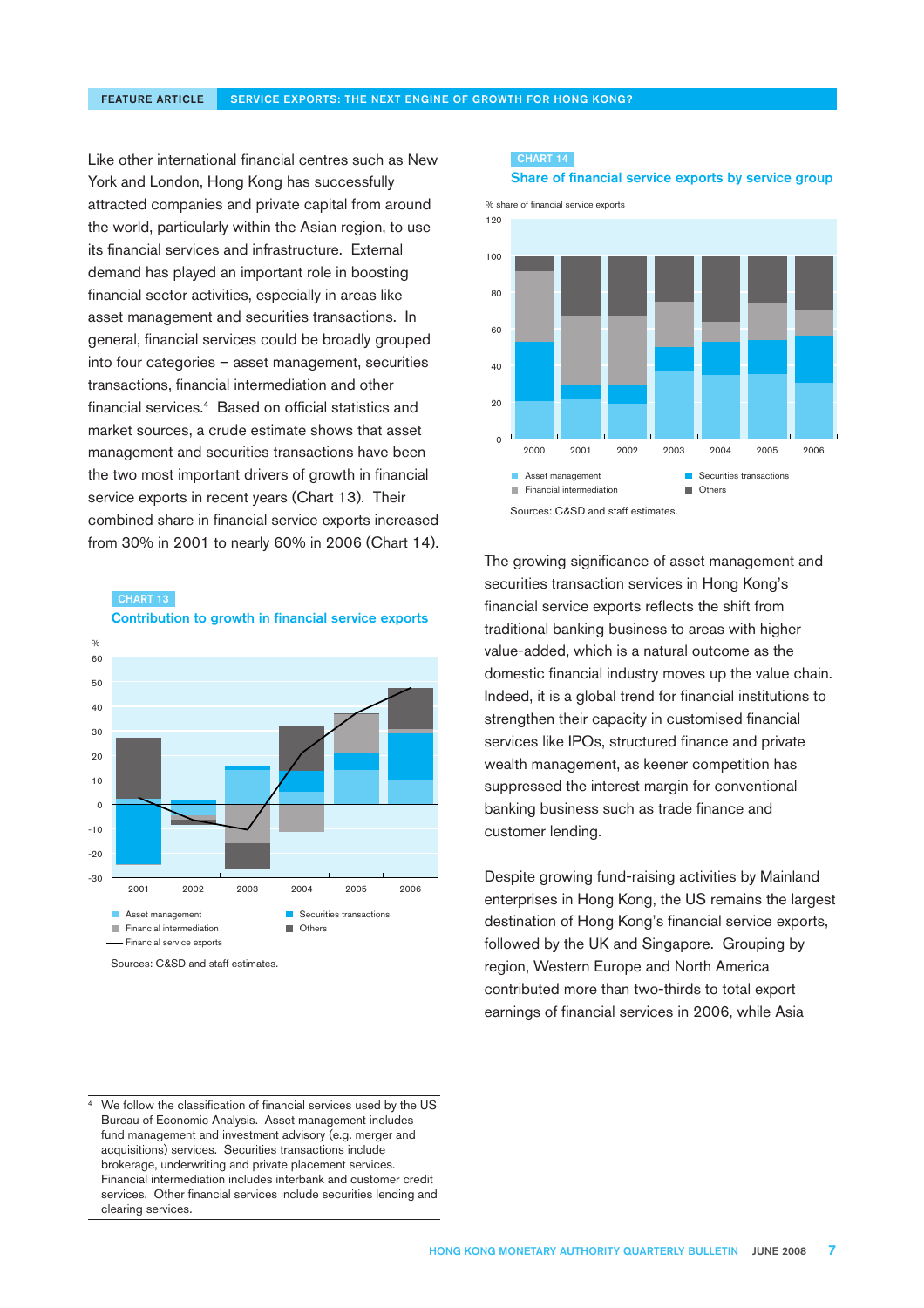contributed a quarter (Chart 15). The contribution from China remains tiny, at about 3% of Hong Kong's exports of financial services.



Financial service exports by major destination



However, alternative measures point to the growing importance of Mainland factors in the recent expansion of financial service exports. To gauge the benefits derived from increasing financial integration with the Mainland, four major areas of financial developments are used to measure the contribution of Mainland factors to Hong Kong's financial industry. These include: 1) the increased number of Mainland shares listed in Hong Kong; 2) the increased turnover of Mainland-related shares in the Hong Kong stock market; 3) the rise of merger and acquisition activities in Hong Kong and Mainland China; and 4) increased inward portfolio investment from Mainland investors.

<sup>5</sup> Two possible reasons explain the difference between our estimates of financial service income derived from China and official estimates of financial service exports to China. First, a usual practice for the allocation of IPO underwriting fee between foreign-owned affiliates in Hong Kong and their parent companies overseas (mainly in the US and Europe) is that the former book the fee income to the latter after completing the IPOs for Mainland enterprises. In return, their parent companies will distribute a portion of the underwriting fee to their affiliates in Hong Kong. This redistribution of fee income from the US and Europe will be captured as financial service income received by their affiliates in Hong Kong in official statistics, although the underlying demand for the IPO services comes from Mainland enterprises. Secondly, we classify the brokerage fee due to trading of Mainland-related shares (e.g. H-shares and red-chips) by overseas investors in Hong Kong as service income derived from Mainland factors, even though most of overseas investors are from places outside China.

A crude estimate, based on survey results and information on the fee structure of these financial services, shows that about 30% of financial service exports in 2006 could be attributed to Mainland factors. This mainly reflected the sizable underwriting fee from IPO services and brokerage fees from trading Mainland-related shares by non-residents (Chart 16).5



Financial service exports contributed by Mainland factors in 2006



### *Exports of travel services*

Exports of travel services measure the expenditure on goods and services consumed by overseas visitors in Hong Kong.<sup>6</sup> During 1998-2007, service income from inbound tourism rose by 10% a year, and its share in total service exports remained stable at around 16% in recent years.7 During 1980-1996,

<sup>6</sup> Visitors refer to civilian visitors, cruise passengers, service visitors, transit passengers and foreign crews. Exports of travel services include the expenditure on all goods and services (e.g. accommodation, shopping and meals) of these visitors in Hong Kong.

Exports of travel services do not include the expenditure on transportation services by visitors, which is captured in the trade of transport services. If the expenses of passenger transportation were counted in travel services, exports of travel services would account for 22% of total service exports in 2006.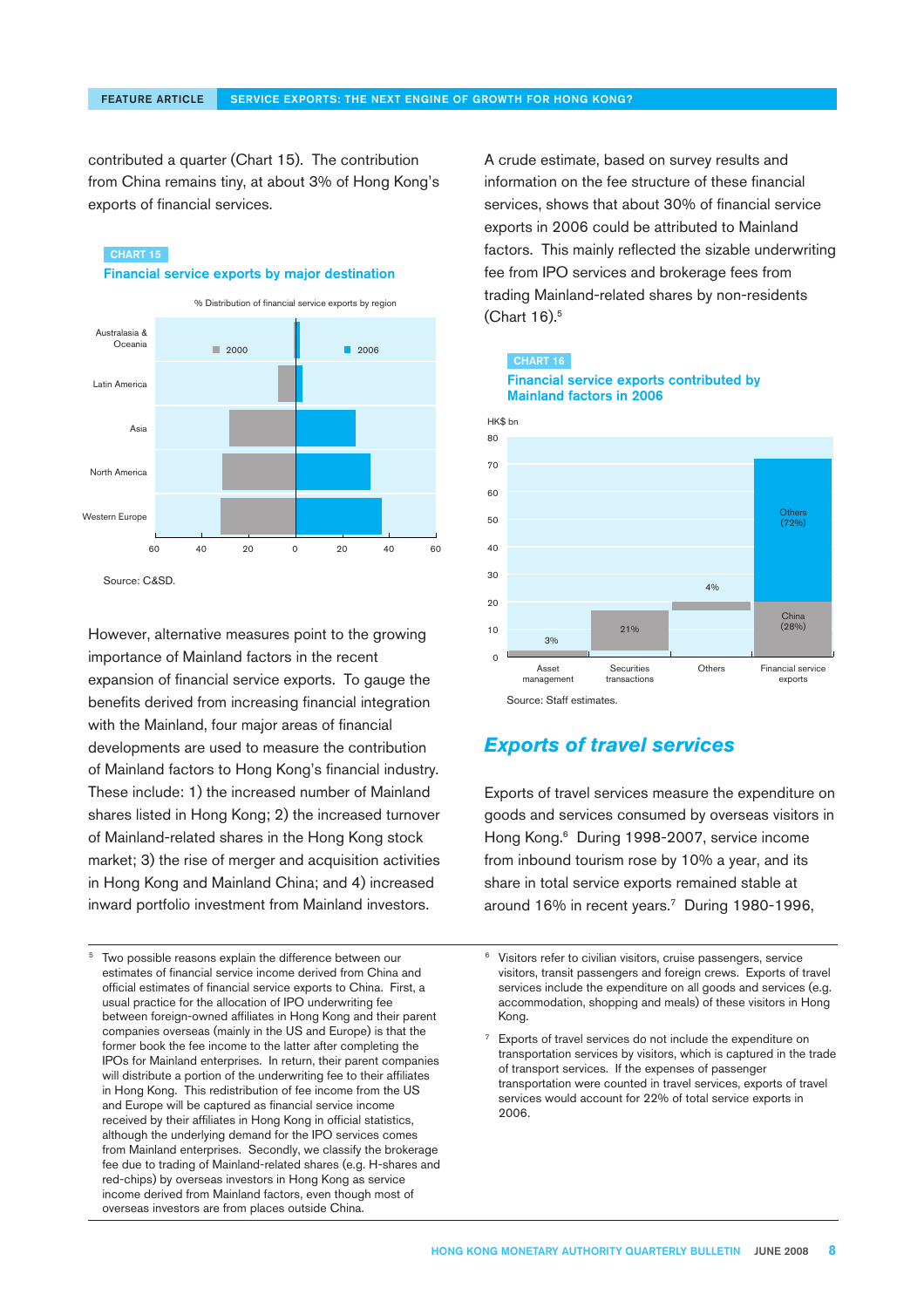exports of travel services increased at an annual growth rate of 16%, with its share of total service exports moving between 22% and 28%. Exports of travel services then declined markedly during the Asian financial crisis, partly reflecting recessions in the regional economies and a reduction in the number of visitors from Asia. Exports of travel services recovered from 2002, more than doubling in value between 2001 and 2007, despite a temporary dip during the SARS outbreak. However, its share of total service exports has not increased in recent years, reflecting the strong growth in offshore trade and exports of financial services (Chart 17).

According to a regular survey conducted by the Hong Kong Tourism Board (HKTB), overnight visitors have been the major contributor to tourism spending in Hong Kong, while spending by same-day in-town



visitors is growing (Chart 18). Most of the tourism spending comes from visitors on vacation, followed by business visitors (Chart 19). However, on a percapita basis, business spending is higher. A breakdown by sources of visitors shows that those from the Mainland have been a major driver of growth to Hong Kong's tourism industry, through the

CHART 18 Total expenditure by type of visitors







Notes: Vacation visitors refer to visitors going to Hong Kong for vacation and visiting friends/relatives.

Sources: C&SD, HKTB and staff estimates.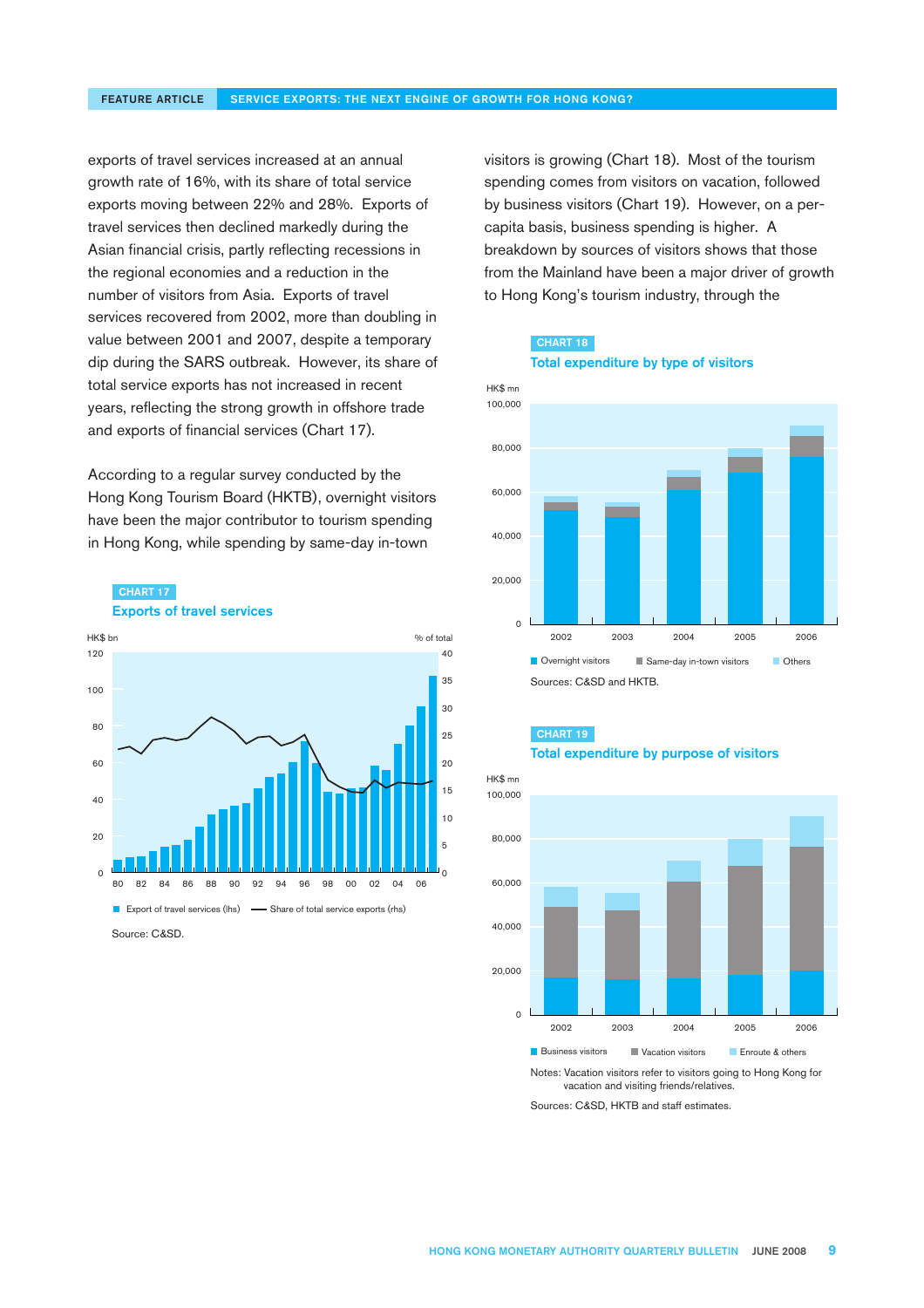implementation of the IVS in July 2003 (Charts 20 and 21). In 2007, visitor arrivals from Mainland China rose by 14% to reach a record 15 million, of which more than half were under the IVS.

The number of Mainland visitors coming to Hong Kong will be boosted by the extension of the IVS and their spending is expected to increase along with the income growth of Mainland residents. During 2002- 2006, the number of same-day in-town visitor arrivals from the Mainland grew strongly by 26% a year while

#### CHART 20

Total travel expenditure by Mainland visitors



Sources: C&SD, HKTB and staff estimates.

CHART 21



Contributions to growth in total travel expenditure

#### CHART 22 Per capita spending of Mainland & non-Mainland visitors

Kong (Charts 22 and 23).

that from non-Mainland increased only slightly by 3% per annum. As per-capita spending of the former is almost four times that of the latter, Mainland visitors under the IVS have become an important source of income to the catering and retail sectors in Hong

While vacation visitors have been the main driving force for income growth in the tourism sector, the contribution from business visitors is expected to rise



Overnight non-Mainland visitors (lhs)

Sources: HKTB and staff estimates.



Number of visitors (million)



Sources: HKTB and staff estimates.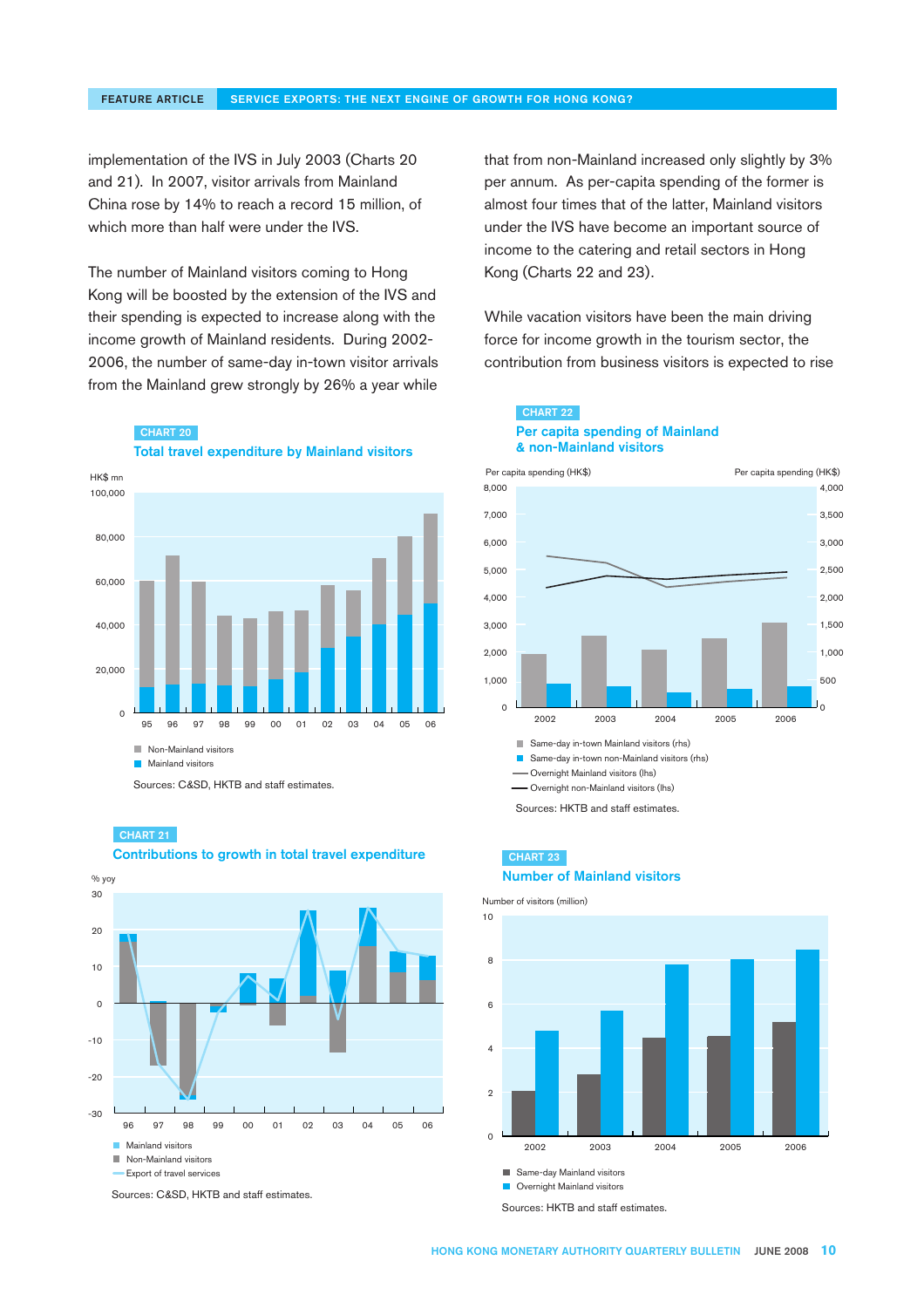due to expanding convention and exhibition activities in Hong Kong and growing business activities with Mainland enterprises following the implementation of CEPA. In terms of per-capita spending, business visitors generally create higher value-added to the domestic economy. In 2006, business visitors spent more than HK\$6,200 per trip per capita, while vacation visitors spent one-third less (Chart 24). More than half of the business visitor spending goes to hotel and catering services (Chart 25).







Sources: HKTB and staff estimates.

#### CHART 25



Spending pattern of business visitors in 2006

For example, the Hong Kong Trade Development Council organises nearly 30 world-class international trade fairs in Hong Kong each year, some of which are the largest in Asia.

Reflecting Hong Kong's buoyant convention and exhibition industry, the number of overseas visitors in these areas increased by 33% per annum between 2003 and 2006 (Charts 26 and 27).<sup>8</sup> Spending by exhibitors and exhibition visitors is generally higher than that of other business visitors.



### CHART 27

CHART 26

#### Number of overseas visitors to conventions and exhibitions

Number of visitors ('000)



No. of overseas visitors to conventions  $\blacksquare$  No. of overseas visitors to exhibitions

Source: HKTB.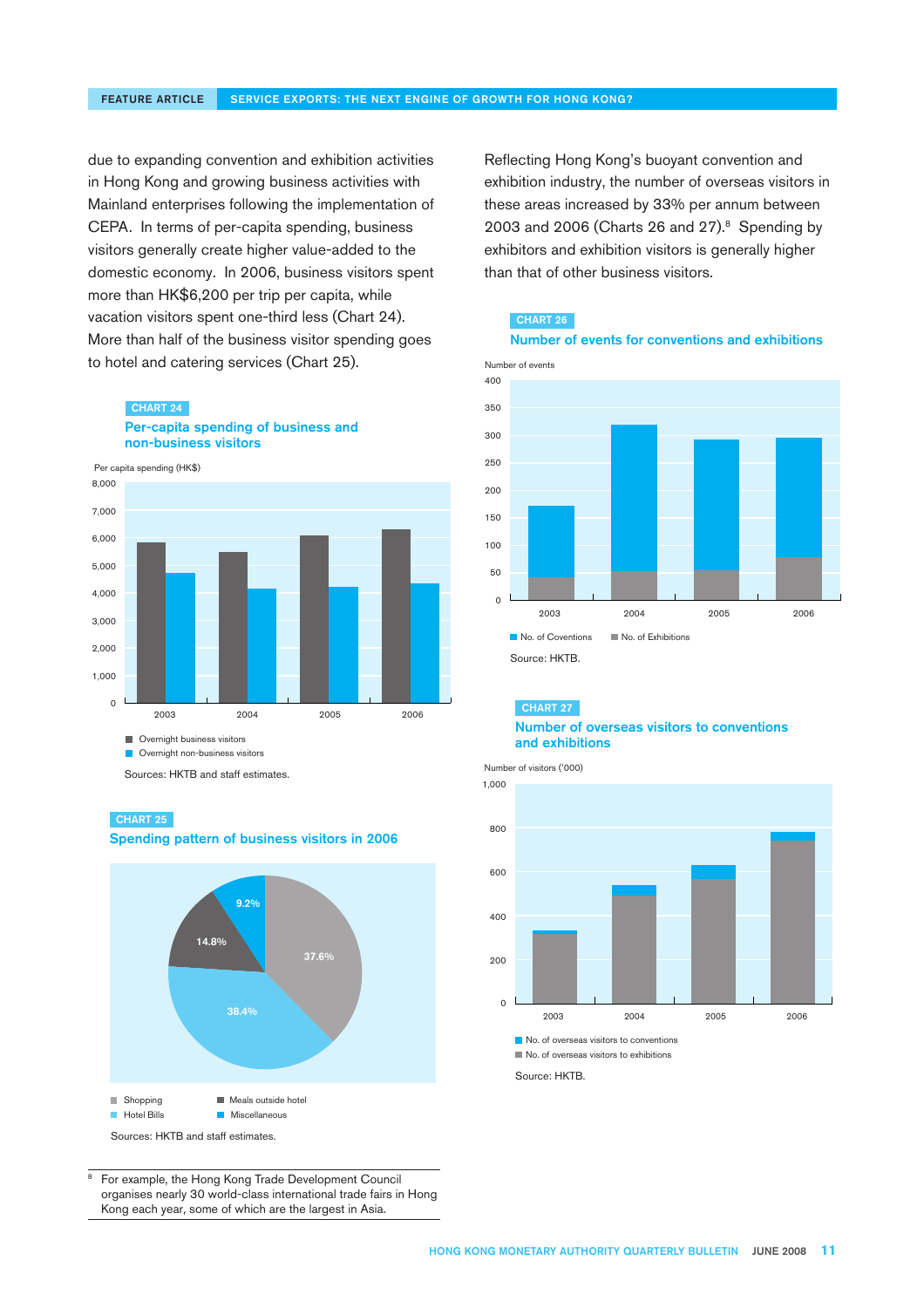### **III. Challenges and opportunities ahead**

The near-term prospects for service exports will depend on developments in the external environment, which has become more uncertain given the economic slowdown in the US and tighter macroeconomic measures on the Mainland. While the deterioration in cyclical conditions may weigh on the external demand for services produced in Hong Kong, the potential service demand unleashed from the liberalisation of the Mainland's service sector will be a strong structural factor supporting service exports in Hong Kong over the medium term.

However, keener competition within and outside Asia and the growing pool of talent on the Mainland may erode Hong Kong's role as a service intermediary. Service providers have to strengthen their expertise in trade and financial areas by diversifying and expanding the range of services to maintain their competitiveness. The challenges and opportunities faced by service providers in Hong Kong are discussed in the following paragraphs.

### *Offshore trade*

As Mainland China is such a large contributor to Hong Kong's offshore trade, one natural question arising from its further development and liberalisation is whether Hong Kong will continue to have a role in intermediating China's exports. We note that while there would be less of a role for a middle-man in an increasingly open Chinese economy, there is still an important role for the supply chain specialist to perform sourcing, quality assurance, logistics management and compliance work, especially as product cycles become tighter.

Offshore trade earnings can grow either through volume or margin expansion. Hong Kong's trade structure has shifted from domestic exports to reexports, and from re-exports to offshore trade, with gross trade margins declining during the process (Chart 28). However, the higher volume that can be handled in re-exports over domestic exports, and subsequently in offshore trade over re-exports, more than offset the decline in margins to improve overall earnings. For instance, in merchandising, where the commission rate is lower than it is in merchanting, the large merchandiser Li & Fung has expanded its handling volume and bought out the sourcing units of branded goods in ways to boost its earnings. On the other hand, trade margins can be maintained or increased if service providers introduce higher valueadded services, such as design and marketing, or develop new or niche markets and product knowledge. As the Mainland exporters are moving up the value chain, this would give service providers in Hong Kong opportunities to create higher valueadded trade-related services. The way Hong Kong service providers adapt to accommodate new, higher value-added product types such as capital goods, and expand their supplier markets to increase volume, will determine how Hong Kong's offshore trade evolves.



### CHART 28 Gross margin by types of trade in 2006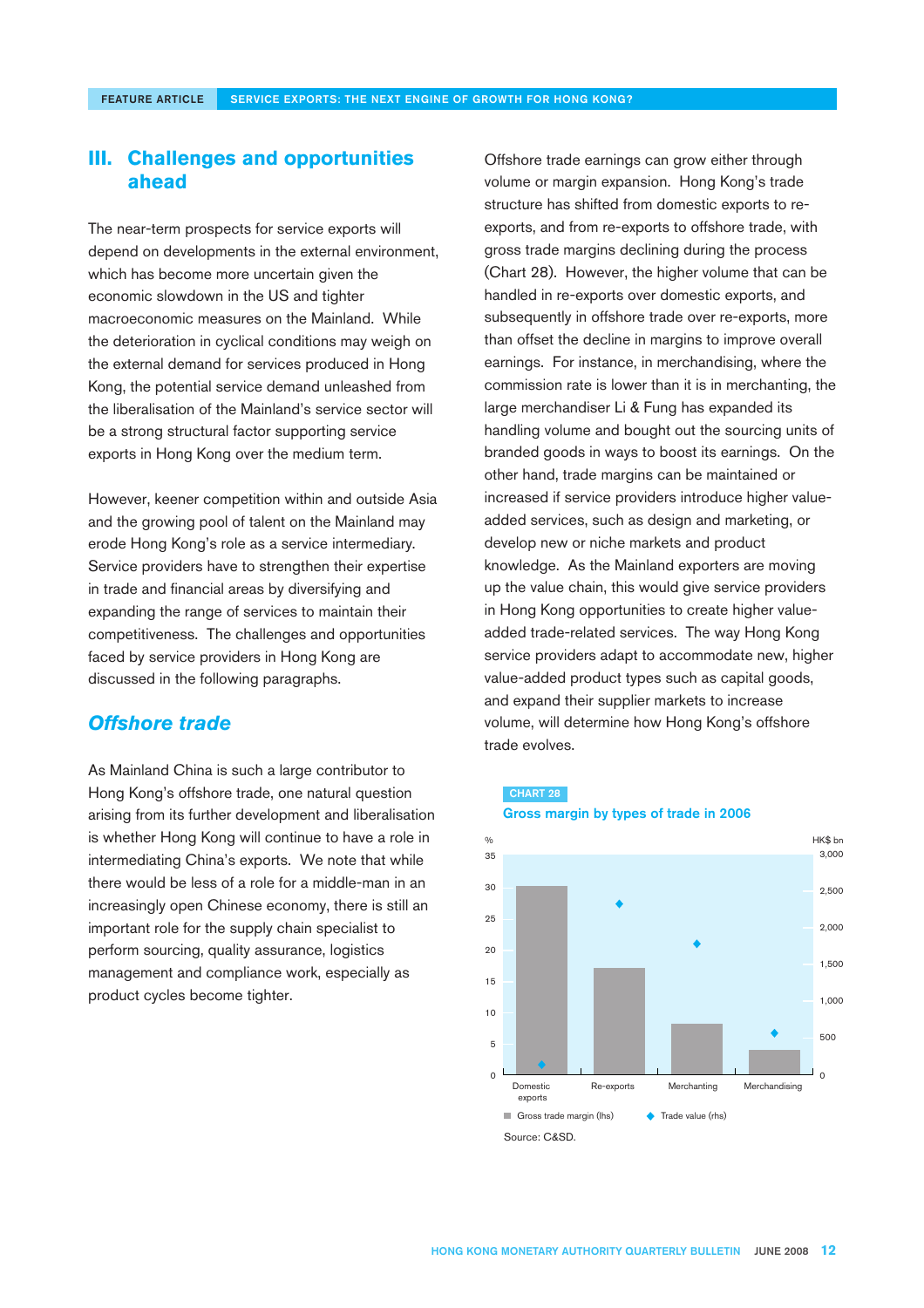Some observations suggest that Hong Kong service providers have adapted with flexibility to protect their volumes and margins in the face of increasing competitive pressures. However, Hong Kong merchanting service providers are reportedly under mounting pressure because of rising cost pressure and the lack of pricing power, with margins being increasingly compressed. In response to this threat, service providers have been broadening their sourcing markets beyond the Mainland to other costefficient regional economies. Indeed, in offshore trade of non-Mainland origin, there is a trend towards increasing affiliation between Hong Kong service providers and suppliers, suggesting strengthening business relationships and a more diversified supplier base. At the same time, the range of destination markets has also been broadened beyond traditional markets like the US and Western Europe to include Latin America and Eastern Europe.

The provision of offshore trade services is an extension of Hong Kong's traditional strength in reexports. Looking further ahead, one might see the potential for Hong Kong service providers to set up affiliates on the Mainland and in other supplier markets to provide more local and immediate traderelated services. CEPA already allows Hong Kong service suppliers to provide logistics, freight forwarding, shipping, and warehousing services in the form of wholly-owned operations on the Mainland, opportunities which Hong Kong service providers can seek to exploit. This may be a significant growth area in the future.

## *Exports of financial services*

The pace of financial development in Mainland China will quicken as a result of its strong economic performance and rapid accumulation of wealth and financial assets. A more liberalised financial system will be implemented to meet the growing financing needs of households and firms and this will pose challenges to Hong Kong in two aspects. First, the role of Hong Kong as the financial intermediary for Mainland entities could become less prominent.

Secondly, growing foreign participation in the Mainland's financial service sector may reduce Mainland China's demand for financial services provided by Hong Kong.

Over the medium term, a more developed and open stock exchange in Shanghai or Shenzhen may reduce the number of new listings and turnover of Mainland-related shares in Hong Kong. This could undermine the growth of service income from securities transactions in the form of underwriting and brokerage fees, which has been the principal driver of financial service exports in Hong Kong. While the listing and trading of Mainland-related shares in Hong Kong have boosted financial service income from non-residents, disaggregate data show that exchange-traded equity-linked derivatives have recently gained importance in the stock market turnover value (Chart 29). The increasing share of derivatives trading has become a global trend on the world's leading stock markets, like New York and London, because the customised and innovative features of derivatives generate higher service income for financial institutions.





Sources: CEIC and Hong Kong Stock Exchange.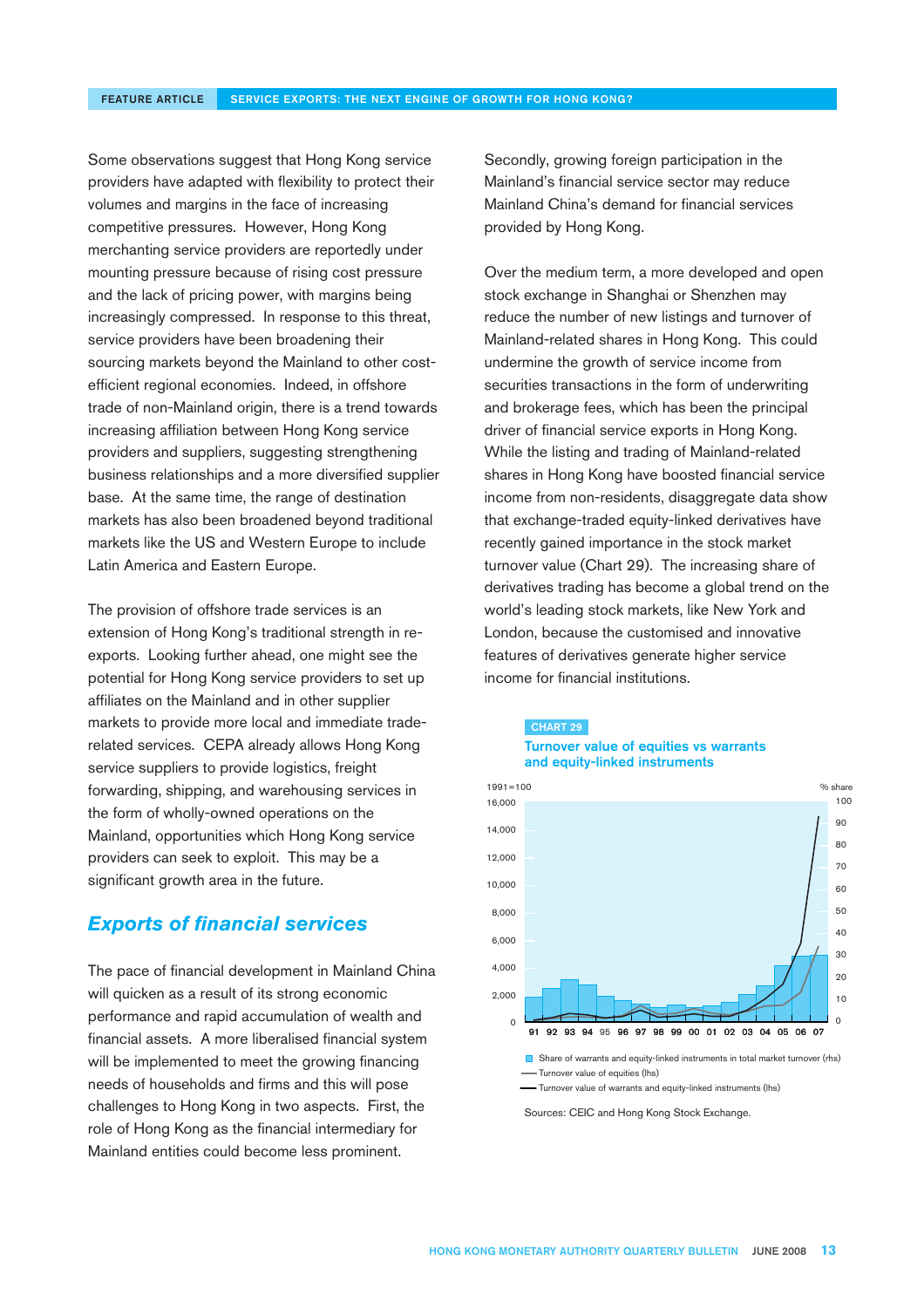With the growing global interest in trading and investing in Mainland-related securities, the demand for new derivative instruments for risk management and investment purposes is expected to rise over time. Hong Kong has an edge in creating and promoting new derivative products linked to equities of Mainland enterprises, and there is ample room to further develop the derivatives market following financial liberalisation on the Mainland.

Although the recent stock market rally in Mainlandrelated shares has boosted the service income from securities transactions in Hong Kong, this source of income is more volatile in nature and its growth prospects depend much on the pace of financial liberalisation on the Mainland. It is, therefore, desirable to diversify the sources of financial service income to other areas, such as asset management and investment advisory services. In the US, income from providing fund management and investment advisory services to non-residents has registered the fastest growth among various types of financial services (Chart 30). This reflects steady growth in global demand for US dollar assets and the highly developed asset management and investment advisory industry in the US.

#### CHART 30



US financial service exports by service group

Source: US Bureau of Economic Analysis.

The growing interest of Mainland entities to invest overseas provides great opportunities for Hong Kong to develop its fund management industry to cater for the demand of private and institutional investors in Mainland China. Depending on the pace and scale of liberalisation of capital account transactions on the Mainland, private assets under management in Hong Kong could increase significantly, raising the service income from asset management, investment advisory and securities custody. Over time, it is expected that Mainland investors will become one of the major client groups for the asset management industry in Hong Kong (Chart 31).





Source: Securities and Futures Commission.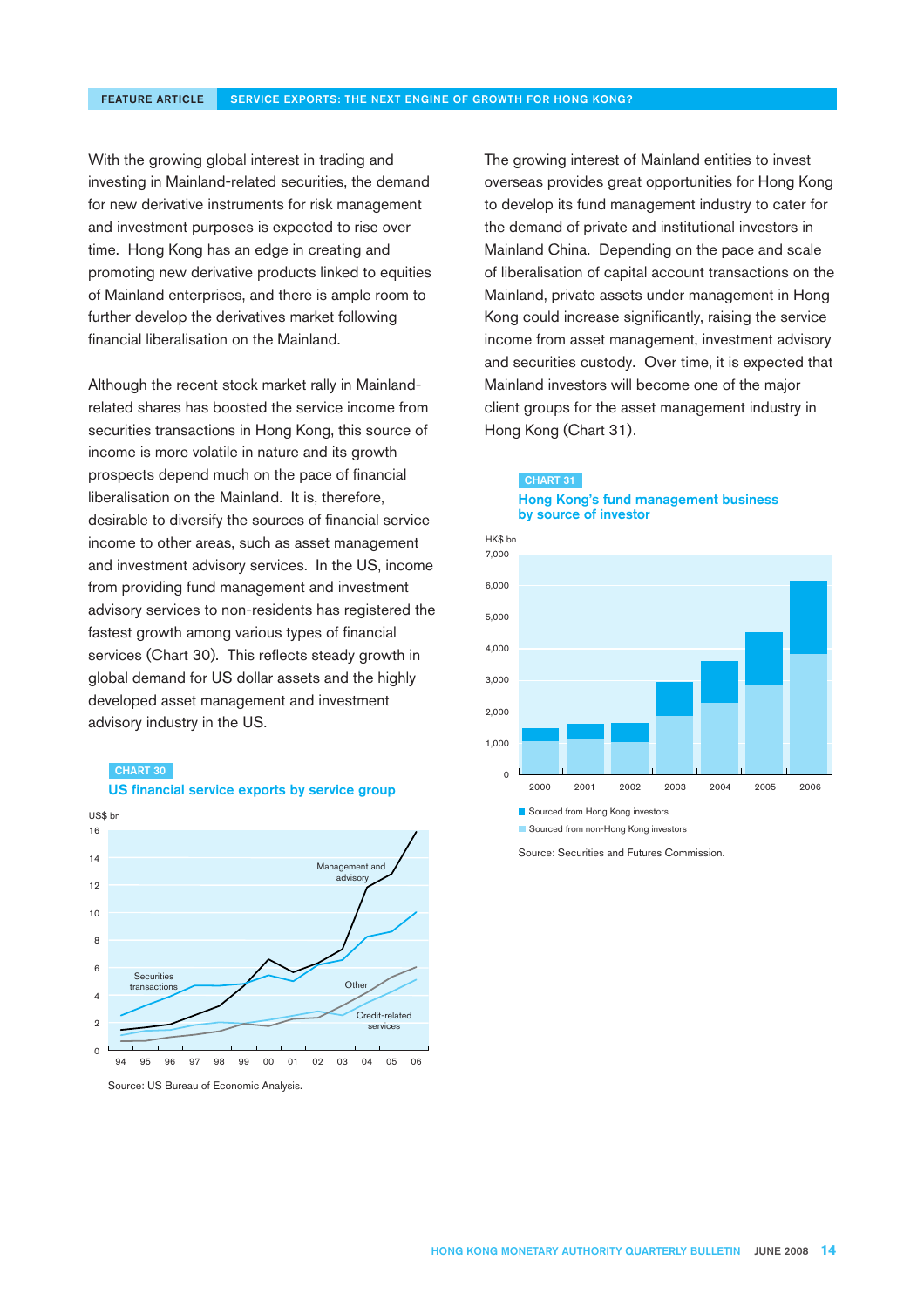Within the asset management industry, private wealth management (or private banking) could be an area with the highest growth potential in Hong Kong in the years ahead, due to the rapid wealth accumulation and rising number of high net worth individuals (HNWIs) on the Mainland (Chart 32).<sup>9</sup> In comparison with other major players, offshore private assets under management in Hong Kong accounted for only 4% of the world total in 2005, much smaller than the 28% in Switzerland and 8% in London (Chart 33). If fund managers in Hong Kong can successfully promote their wealth management and investment advisory services to the Mainland's HNWIs, this could be another important source of financial service income given the higher value-added nature of private wealth management services.

#### CHART 32



Sources: Capgemini and Merrill Lynch.

#### CHART 33

Estimated destination of offshore private banking wealth, 2005



Source: Swiss Bankers' Association.

### *Exports of travel services*

Hong Kong's unique role as an international business hub and global platform for China business will continue to underpin the export of travel services. In particular, with China's increasing economic and financial integration with the rest of the world following accession to the World Trade Organisation, Hong Kong is playing a progressively important role in helping local and foreign exporters and investors to tap into the Mainland market. Thus, the contribution from business visitors to Hong Kong's travel service exports is expected to rise. In addition, infrastructure projects announced in the 2007 Policy Address will foster cross-boundary transportation between Hong Kong and the Mainland.

According to the Asia-Pacific Wealth Report prepared by Capgemini and Merrill Lynch, the number of HNWIs on the Mainland rose from 287,000 in 2003 to 345,000 in 2006.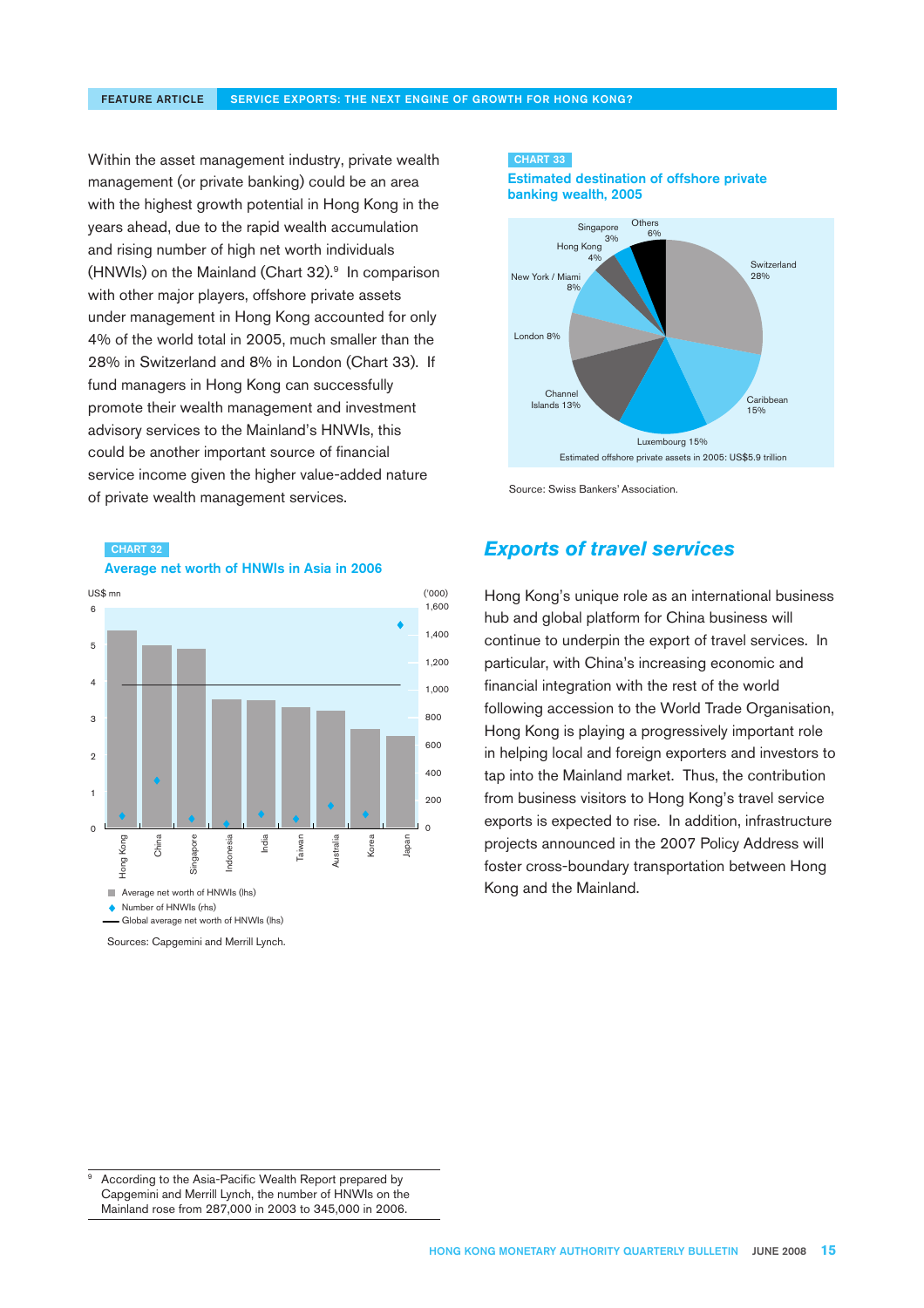Hong Kong should continue to attract more highyield visitors who spend more and stay longer in general, by hosting more mega international events and exhibitions and promoting the M.I.C.E. (Meetings, Incentives travel, Conventions and Exhibitions) industry, which is one of the fastest growing segments within tourism. Secondly, the HKTB should continue to promote Hong Kong as an Asian vacation city to long-haul visitors, introduce new scenic spots and promote Hong Kong's traditional festivals.

In the medium term, building new exhibition venues is the key to attracting business visitors. The current expansion of the Hong Kong Convention and Exhibition Centre, which is scheduled for completion in early 2009, will increase the gross exhibition area by 42% to cater for the medium-term demand in the convention and exhibition industry. This will help strengthen Hong Kong's role as a gateway to the Mainland market and a springboard for Mainland enterprises to venture into the global marketplace, which will attract more convention and exhibition business.

# *Possible constraints faced by the service providers*

Similar to other highly developed trade and financial service centres, maintaining and attracting talent to work and stay in Hong Kong has been a priority on local policy agendas. Fostering growth and accumulation of human capital is a necessity for a knowledge-based economy like Hong Kong, as information discovery and product innovations have become increasingly important to value creation. In recent years, the Government has implemented a number of measures to improve the quality of the labour force and to attract more talent from overseas.

On the financial front, a well established legal system and robust financial infrastructure in Hong Kong have built a solid foundation for the future development of

the financial industry. While financial liberalisation on the Mainland is a golden opportunity to expand the size and product range in the domestic financial markets, there is room to develop and expand the asset management industry in Hong Kong, particularly in the areas of private wealth management and alternative investment funds. The role of government in providing a favourable legislative environment is important to the growth and success of these specialised segments.

### **IV. Conclusions**

This paper provides an overview of the recent developments in service exports in Hong Kong. It shows how service exports have become an increasingly important contributor to economic growth, and looks at the drivers behind the growth of three key service groups – trade-related, financial, and travel services. While trade-related service exports are expected to remain the largest service group, financial service exports have the highest growth potential. Travel service exports are expected to grow faster than imports resulting in a surplus in this service group.

Service demand from Mainland China plays a prominent role in propelling service exports in Hong Kong. With the Mainland economy moving up the value chain, spending on services will take up a larger portion of consumption and business investment, which will create enormous business opportunities for service providers in Hong Kong. But, while the medium-term outlook for service trade remains positive, there are challenges and risks. A central challenge common to all service groups is the need to move up the value chain. This is especially important in the face of increasing domestic and foreign competition on the Mainland and in other regional economies: markets which are likely to be the main drivers of Hong Kong's service exports growth. At the policy level, the need to develop and retain human capital becomes even more important for a service-oriented economy like Hong Kong.